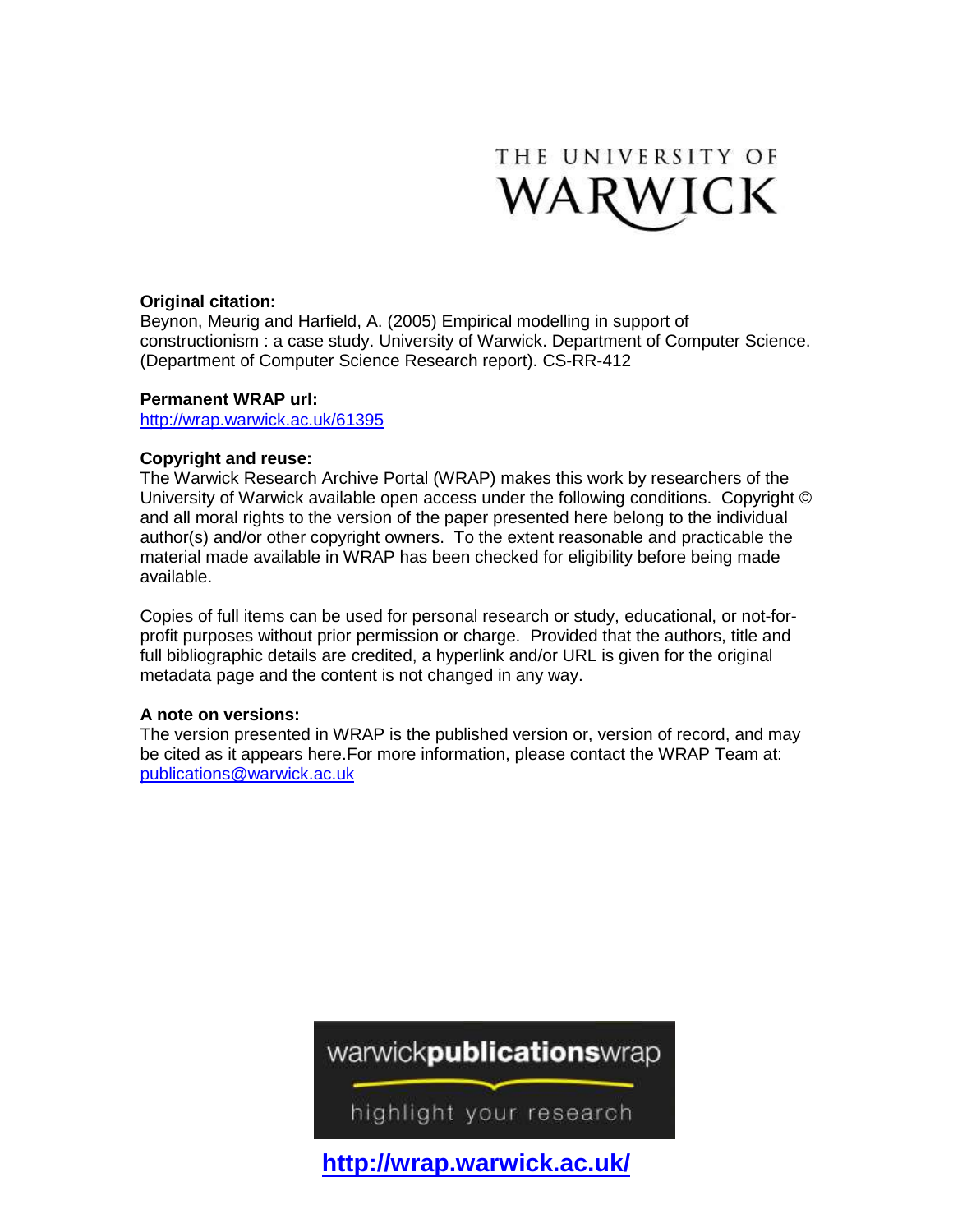# **Empirical Modelling in support of constructionism: a case study**

Meurig Beynon, Antony Harfield *Department of Computer Science, University of Warwick, Coventry CV4 7AL {wmb,ant}@dcs.warwick.ac.uk* 

#### **Abstract**

*Conventional programming paradigms have limitations where support for constructionist learning is concerned. This paper illustrates the merits of an alternative approach to giving support for constructionist learning, based on the principles of Empirical Modelling (EM), with reference to an algorithm for determining whether a decomposition of a particular relational schema is lossless. Modelbuilding that is to be effective for constructionist learning has to support activities relating to three distinct roles: that of a student, a teacher and a developer. Our aim is to demonstrate that EM brings far greater conceptual unity to the interactions of the student, the teacher and the developer than is typically found in using a conventional approach to educational software development.* 

#### **1. Introduction**

The ideal of constructionist computer-assisted learning [3] can be seen as unifying three roles: that of the student, the teacher and the developer. The learner first explores in ignorance and confusion in the role of a student, then identifies concepts and objectives for model-building to support and direct their exploration, then constructs appropriate models with which to repeat a similar cycle of interaction (see Figure 1a). Without a suitable end-user programming environment to meet these ideal demands, many educational studies have sought to realise some of the benefits of the constructionist vision by bringing together a developer and a teacher (or 'teacher-developer') working with students to implement this development cycle. This approach encounters several problematic issues:

• collaboration cannot realise the benefits of one individual *being* at one and the same time student, teacher and developer;

- the activities being carried out by student, teacher and developer typically have a widely divergent nature – corresponding to the use, specification and implementation of a program respectively;
- in a conventional programming framework, the development cycle is notoriously difficult to manage effectively, and the well-recognised problems of adapting programs to new requirements are particularly challenging in the educational setting, where subtle changes to the requirement are both commonplace and of the essence.

The merits of using Empirical Modelling (EM) principles in the development of educational technology have been discussed at length in several previous papers [1,2]. A key idea is that EM establishes a much closer connection between the model-building and the learning, so that the same kinds of insight that assist the student and teacher also aid the developer in model-building. It would be misleading to suggest that this convergence of roles is yet meeting the full objectives of the constructionist agenda, but it can be seen as a significant step in this direction. In many contexts, there is a clear sense in which the interactions of student, teacher and developer take essentially the same abstract computational form and differ only in how they are to be interpreted (cf. Figure 1b). The primary purpose of this paper is to demonstrate how this principle operates explicitly in a specific learning context, namely, understanding an algorithm that is used in relational database design.

#### **1.1. The Testing Lossless Join Algorithm**

In designing a relational database, an important consideration is whether a particular decomposition of a relation R into subschemes  $R_1, R_2, \ldots, R_k$  has *lossless join*. This property holds if, for any given extension r of R satisfying all the functional dependencies (FDs) that hold in R, the natural join of the projections of r onto each of the k sub-schemes is r itself. As a simple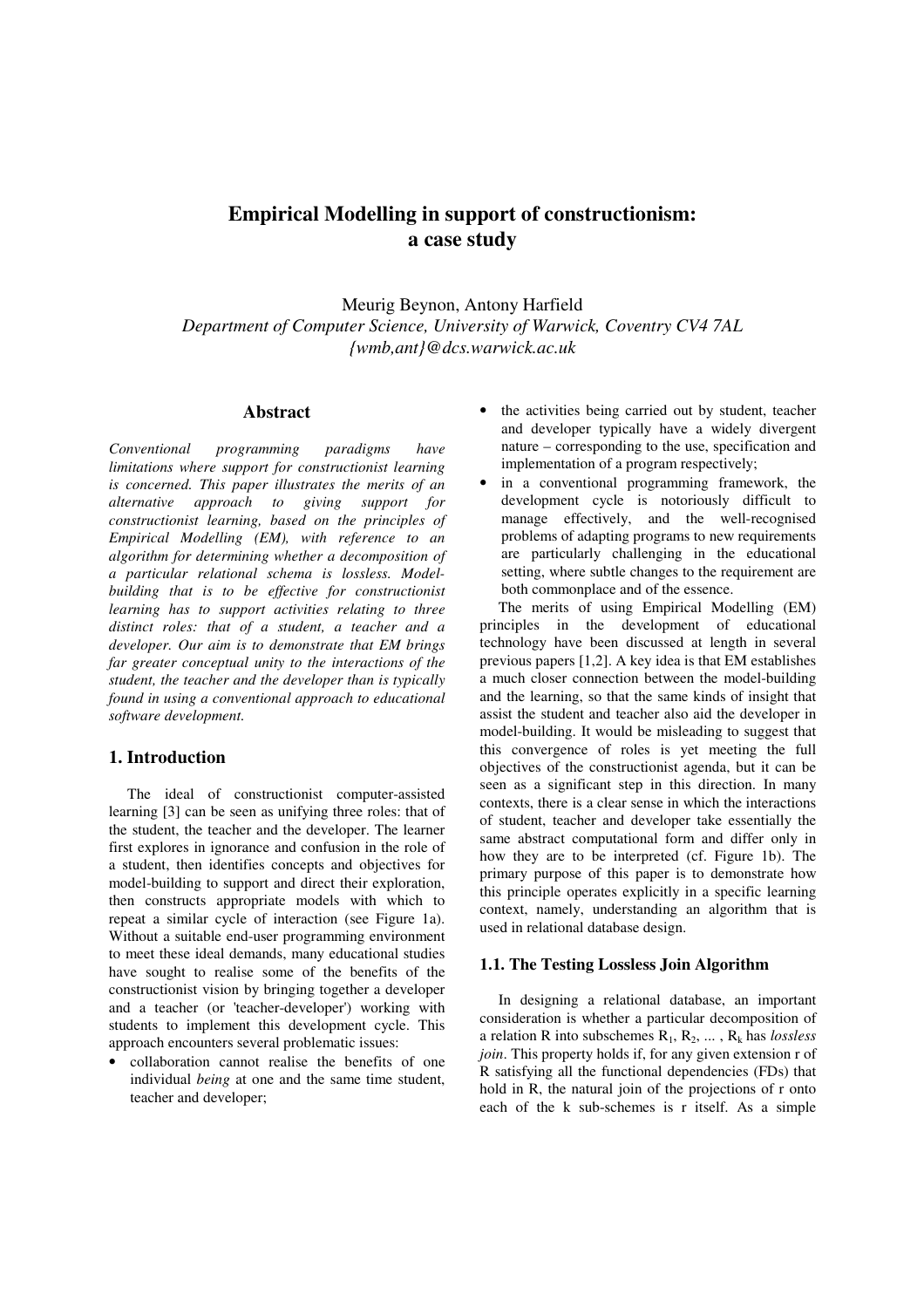

**Figure 1: Roles in constructionist learning: (a) traditionally; (b) in model construction using EM**

illustration, consider the relation R with attributes Supplier, City and Agent, subject to the FDs  $S \rightarrow C$  and  $C\rightarrow A$ . The decomposition SC, CA of R is lossless, since if  $(s<sub>1</sub>,c<sub>1</sub>)$  and  $(c<sub>1</sub>,a<sub>1</sub>)$  are derived from R by projection onto SC and CA, then  $(s<sub>1</sub>, c<sub>1</sub>)$  must be derived from a tuple  $(s_1, c_1, a_2)$ , and  $(c_1, a_1)$  from a tuple  $(s_1, c_1, a_1)$ . Because the tuples  $(s_1, c_1, a_2)$  and  $(s_2, c_1, a_1)$ agree on the attribute C, the FD  $C \rightarrow A$  ensures that  $a_2=a_1$ , so that the natural join of SC and CA is necessarily R. In contrast, the decomposition SA, CA of SCA is *lossy* ('non-lossless'): to prove this it is only necessary to exhibit an agent *a* who is associated with the city *c* at which supplier *s* is based, and who also serves as the agent for a second city *c'* at which the supplier *s'* is based. The three tuples  $(s,a)$ ,  $(c,a)$  and (*c'*,*a*) then feature in the projections of R onto SA and CA, so that the 'rogue' tuple (*s*,*c'*,*a*), inconsistent with the FDs on R, appears in the natural join of SA and CA.

The Testing\_Lossless\_Joins (TLJ) algorithm, as specified in Ullman [5] (see Algorithm 7.2 on p227), is a standard component of the relational database theory. The essential principles of the algorithm can be inferred from the following brief informal description. The first stage of the algorithm is to set up an array in which each entry is a symbolic element of the form  $a_i$ or  $b_{ii}$ , where i (respectively j) is the index of the row (respectively column) in which the element is located, and an  $a_j$  appears in location  $(i,j)$  if and only if the attribute associated with the j-th column appears in the i-th subscheme. The algorithm then proceeds step-bystep by taking account of the FDs in turn in cyclic order. At each step, when a particular FD of the form  $X \rightarrow Y$  is under consideration, the array is processed in such a way that if any two rows have identical entries in the columns associated with all the attributes in X, they are modified so that they also agree on all

attributes in Y. In this process of modification,  $b_{ii}$ entries are replaced by a<sub>j</sub> entries wherever possible, and agreement is otherwise established by assigning the same indices to all the relevant  $b_{ii}$  entries. The algorithm terminates when no further modification of the array results from the application of any of the given FDs, at which point the join is declared lossless if and only if there is a row comprised of  $a_j$  entries.

For the purposes of this exposition, without loss of generality, all FDs will be assumed to be of the form  $X \rightarrow S$ , where S is a single attribute. The representation of the entries in the table can also be simplified so that they have numeric values. Specifically, a's and b's can be represented by integers: each a by 1 and the initial b entries by integers greater than 1. When several values are to be equated, it is then appropriate to equate all values to the least. This representation, which is suited to computer implementation, is valid since the indices of a's and b's are redundant, and all comparisons are made between elements in the same column.

#### **2. Computer support for TLJ**

The TLJ algorithm is in some respects a natural target for computer support. For instance, a student who is exercising the algorithm (or a teacher who is demonstrating the algorithm) typically indicates the successive modifications that are made to the array by crossing out entries and inserting their new values until such time as the array entries become difficult to read, then making a new copy of the array and repeating the annotation process. This is an error-prone process that does not always give a clear indication of the precise steps carried out. It is easy to see that, when we consider the possible motivations and issues that arise in learning, presenting or assessing the TLJ algorithm,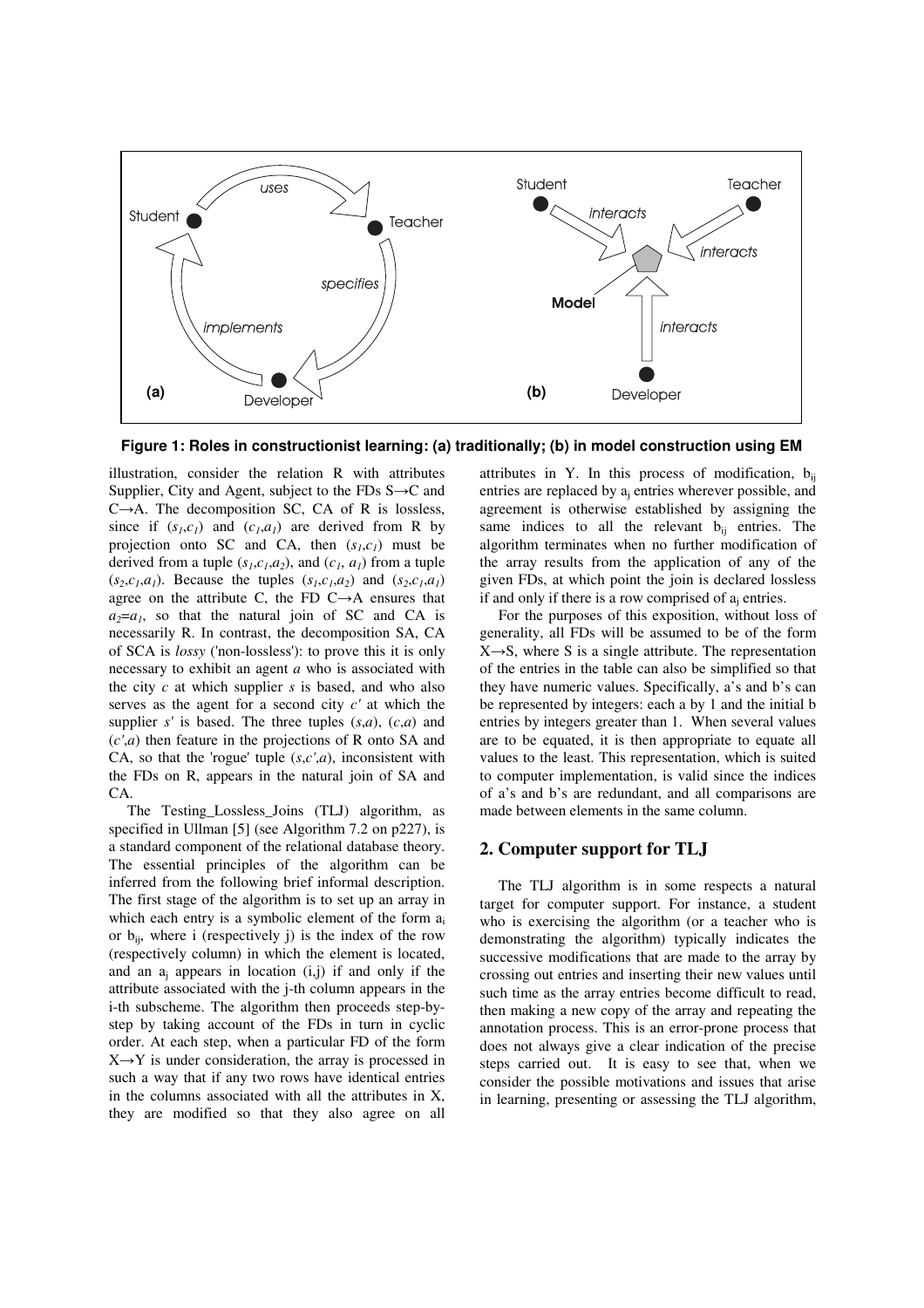the list of requirements becomes very large. The teacher alone will typically want: a dynamic way of presenting the algorithm that draws attention to the specific observations and actions that are being carried out at each step; to be able to simulate the operation of the algorithm in full; to be able to experiment with different sets of FDs, perhaps even whilst the algorithm is being executed; to emulate errors that a student might make in exercising the algorithm; to use the model as the basis for exercises that test a student's understanding as comprehensively as possible. In devising exercises or an examination question, the teacher will not wish to restart the algorithm from scratch at each new iteration required in the design. And unless they enjoy the dedicated support of a developer, they will ideally want to be able to adapt the model relatively painlessly themselves to take account of different perceptions of what the student requires, and of any special, possibly idiosyncratic, misunderstandings they have.

As a requirement for a conventional program, this presents a formidable challenge. What is more, it is quite apparent that the requirement is not in any sense complete. In constructing a conventional program to meet these needs, there will invariably be optimization for specific purposes that will prove obstructive to future extensions. The key to addressing this problem is to recognize that what is required of a model to support the learning of the TLJ algorithm is a form of automation that can integrate fully with the activities that the teacher can perform manually as the need arises. In effect, this allows human discretion and intelligence to be exercised in situations where there is no satisfactory preconceived fully automated solution that can be applied. This is the function of the EM *construal* for the TLJ algorithm to be described below.

#### **2.1. An EM construal for the TLJ algorithm**

An EM *construal* is a computer-based model that embodies the patterns of observation, dependency and agency that are observed in its referent [1]. A detailed account of the principles and tools used in developing construals in EM is beyond the scope of this paper (see [6] for more details), but the essential ideas can be illustrated with reference to our chosen case-study.

For the TLJ algorithm, the primary observables are the contents and attributes of the table that is generated in executing the algorithm and the FDs that are associated with these attributes. Both teacher and student come to understand the algorithm in terms of just these observables; building a construal to embody these observables, and the patterns of dependency and

agency to which they are subject, is also a most appropriate way for the developer to provide support for the manual, semi-automated or fully automated interaction that must accompany the learning of the algorithm.



**Figure 2: The TLJ pattern of observation**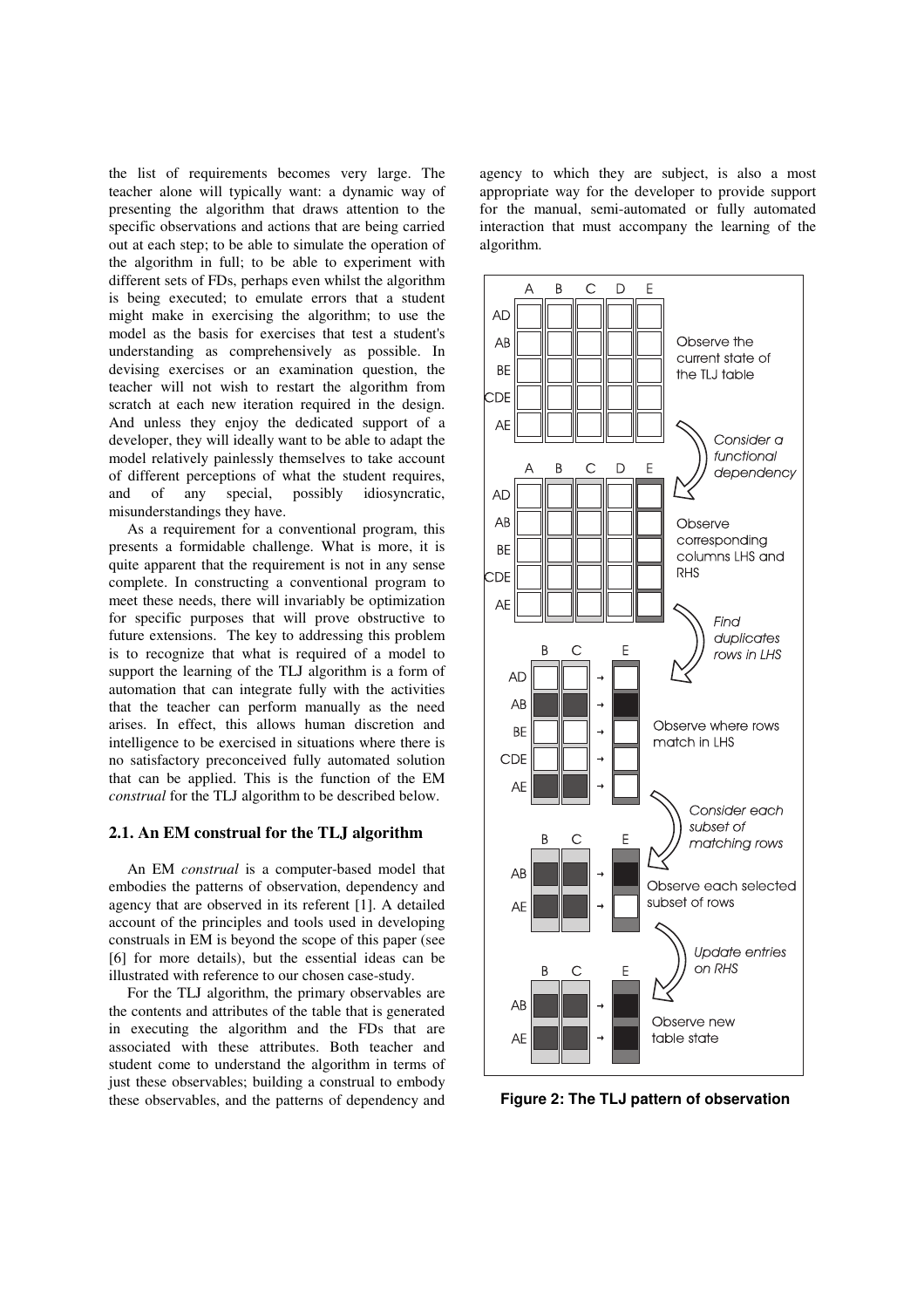```
project_table_LHS_FD is project(current_table, makestrlist(FDs[current_FD][1]));
project_table_RHS_FD is project(current_table, [FDs[current_FD][2]]); 
pattern_duplicate_rows is index_duplicated(tail(project_table_LHS_FD)); 
newcol is transformcol(makelistcol(project_table_RHS_FD), pattern_duplicate_rows); 
newtable is apply_current_FD_current_table(current_table, newcol);
```
#### **Listing 1: Observables and dependencies in the TLJ construal**

Learning the TLJ algorithm is linked to a pattern of observation that applies at each iteration. The learner consults the current state of the table with a specific FD  $X \rightarrow S$  in mind, observes the pattern of tuples that arises in the columns associated with the left-hand side X of the FD to detect where there are duplicates, then observes how this pattern applies to the column associated with the right-hand side S of the FD. The core step of the algorithm is the substitution of the resulting transformation of the column associated with S for the original column.

For a particular table and FD, the above ingredients of the core pattern of observation can be displayed pictorially as in Figure 2. The arrows in this figure represent dependencies between observables, expressing the way that a given state of the TLJ table, and a given FD determines the set of columns LHS and a column RHS, and how the duplicate rows in the set of columns LHS then determine the updated entries in the column RHS. In the modelling environment used to develop the construal, these dependencies can be directly specified and are automatically maintained (cf. the spreadsheet principle). This makes it possible to explore, in an experimental fashion, the way in which the current instance of this pattern of observation is affected by changing the current state of the TLJ table, or the current FD.

#### **3. Developing and deploying the construal**

The exploratory activity that surrounds the identification of observables and dependencies is a core activity that is central to the interests of the student, the teacher and the developer. As Figure 2 illustrates, the contexts for observation with which the student must become familiar in learning the TLJ algorithm are rich and subtle: they involve moving from global observation of the entire table to localised observation of the entries in specific rows and columns. It is also significant that the activities denoted by the arrows in Figure 2 are best conceived as mental operations on the part of the student, preparatory to the action of updating the table. From a teacher's perspective, each of the arrows can be interpreted as a link in a chain of observation involved in executing a step of the TLJ algorithm. As such, it can be the subject of an exercise: for instance, identifying the columns LHS and RHS, given a table and a FD. Decomposing the pattern of observation into a chain of simpler observations also has potential value as a diagnostic tool: for instance, helping the teacher to detect where a student understands the updating mechanism correctly, but is mistaken in their interpretation of a FD relation.

From the perspective of this paper, the relevance of Figure 2 for the developer has particular interest. There is a very direct correspondence between Figure 2 and the EM construal for the TLJ that was first constructed as an open interactive environment by the first author, and subsequently extended by the second to provide specific interfaces to the construal such as that depicted in Figure 3. This correspondence is best appreciated by interacting with the dynamic script development environment that is supported by the EM tool used in this development: the tkeden interpreter [6], but it is to some extent apparent from the relationship between Figure 2 and Listing 1. Just as the pattern of observation depicted in Figure 2 is the core of the TLJ algorithm, so the script of five definitions linking observables and dependencies in Listing 1 is the core of the TLJ construal. The names of the observables in Listing 1 have been made more expressive, and the code for operators (such as index\_duplicated, and makelistcol) has been omitted, but the definitions are essentially as they appear in the tkeden source. Since our aim is to illustrate the convergence of viewpoints of student, teacher and developer suggested by Figure 1b, a brief explanation of how this script was developed, and relates to the pattern of observation in Figure 2, is appropriate.

As is evident by inspection, the values of all the observables in the script in Listing 1 are determined from the index of the FD that is currently of interest (current\_FD) and the current contents of the TLJ table (current\_table). The first two definitions determine the contents of the columns that correspond to the LHS and RHS of the current FD respectively. The third definition identifies the pattern of duplicate rows in the columns in the LHS of the FD; the fourth